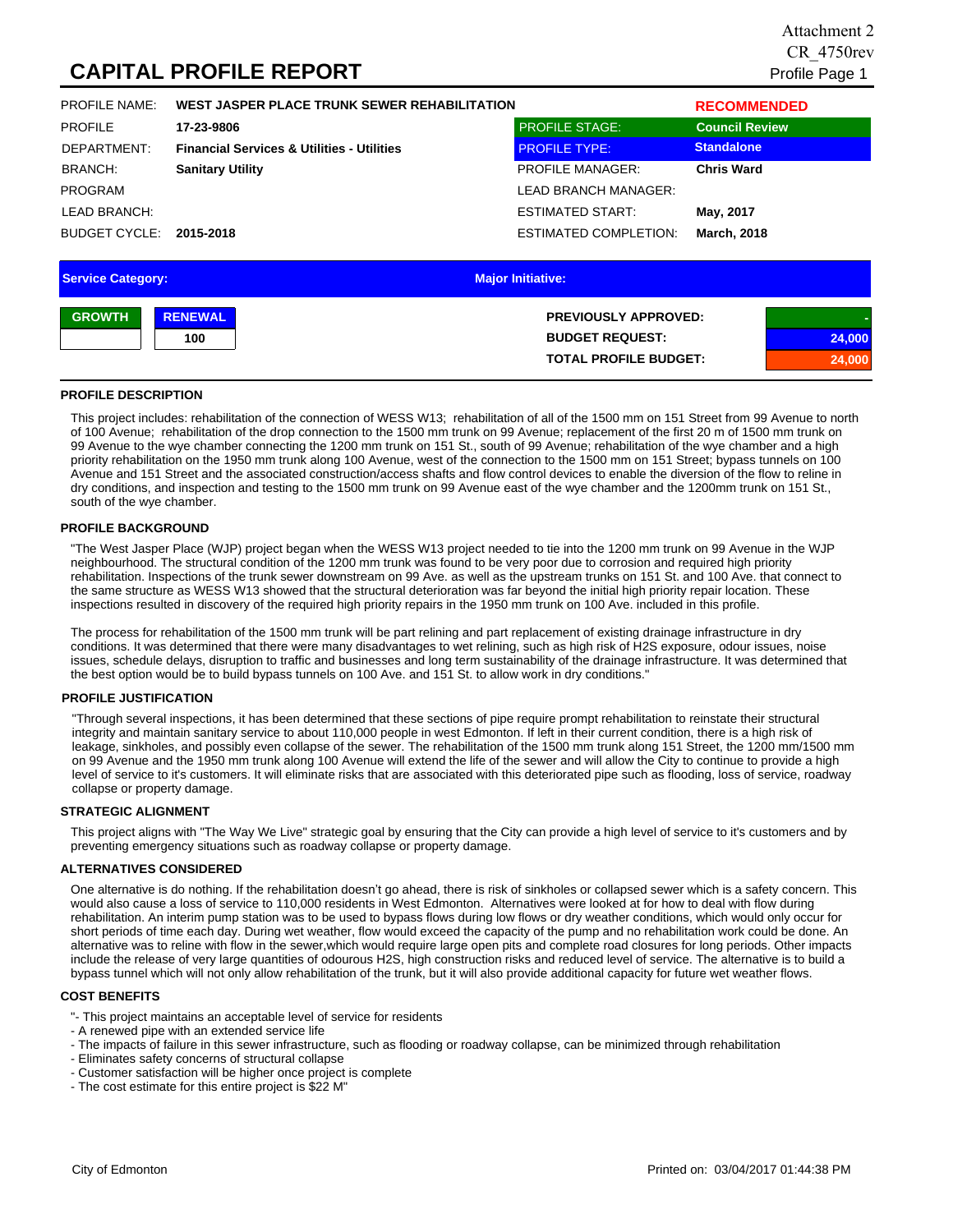## **KEY RISKS & MITIGATING STRATEGY**

There is risk with not going forward with the rehabilitation of this sewer. Sinkholes and possibly collapse of the sewer could occur, as well as loss of service to residents of west Edmonton. Opportunities for investing in the long-term sustainability of the drainage infrastructure will be missed.

## **RESOURCES**

No new internal resources will be required by this project. However it will require external resources for both the design and construction phases.

### **CONCLUSIONS AND RECOMMENDATIONS**

The large trunk sewers along 151 Street, 99 Avenue and 100 Avenue require renewal and rehabilitation to safely maintain sustainable service to our citizens. It is recommended to go ahead with this rehabilitation work, including building several bypass tunnels to facilitate dry relining. This method has significantly less risk and will allow the project to be completed quicker and with the least adverse impacts to the citizens.

## **CHANGES TO APPROVED PROFILE**

N/A